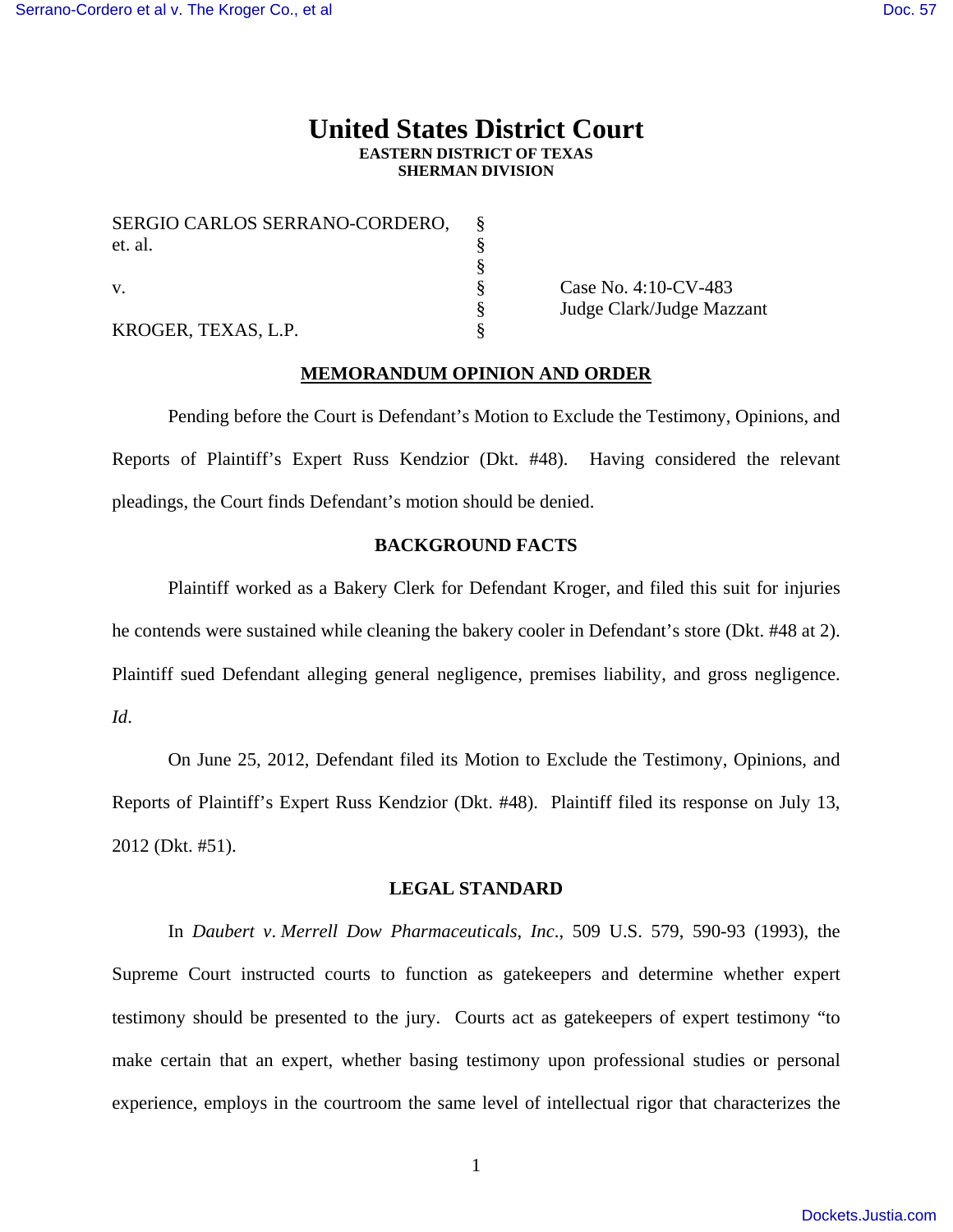practice of an expert in the relevant field." *Kumho Tire Co. v. Carmichael*, 526 U.S. 137, 152 (1999).

 The party offering the expert's testimony has the burden to prove by a preponderance of the evidence that: (1) the expert is qualified; (2) the testimony is relevant to an issue in the case; and (3) the testimony is reliable. *Daubert*, 509 U.S. at 590-91. A proffered expert witness is qualified to testify by virtue of his or her "knowledge, skill, experience, training, or education." FED. R. EVID. 702. Moreover, in order to be admissible, expert testimony must be "not only relevant, but reliable." *Daubert*, 509 U.S. at 589. "This gate-keeping obligation applies to all types of expert testimony, not just scientific testimony." *Pipitone v. Biomatrix, Inc.*, 288 F.3d 239, 244 (5th Cir. 2002) (citing *Kumho*, 526 U.S. at 147).

 In deciding whether to admit or exclude expert testimony, the Court should consider numerous factors. *Daubert*, 509 U.S. at 594. In *Daubert*, the Supreme Court offered the following, non-exhaustive list of factors that courts may use in evaluating the reliability of expert testimony: (1) whether the expert's theory or technique can be or has been tested; (2) whether the theory or technique has been subjected to peer review and publication; (3) the known or potential rate of error of the challenged method; and (4) whether the theory or technique is generally accepted in the relevant scientific community. *Id.* at 593-94; *Pipitone*, 288 F.3d at 244. When evaluating *Daubert* challenges, courts focus "on [the experts'] principles and methodology, not on the conclusions that [the experts] generate." *Daubert,* 509 U.S. at 594.

 The *Daubert* factors are not "a definitive checklist or test." *Daubert,* 509 U.S. at 593. As the Court has emphasized, the *Daubert* framework is "a flexible one." *Id*. at 594. Accordingly, the decision to allow or exclude experts from testifying under *Daubert* is committed to the sound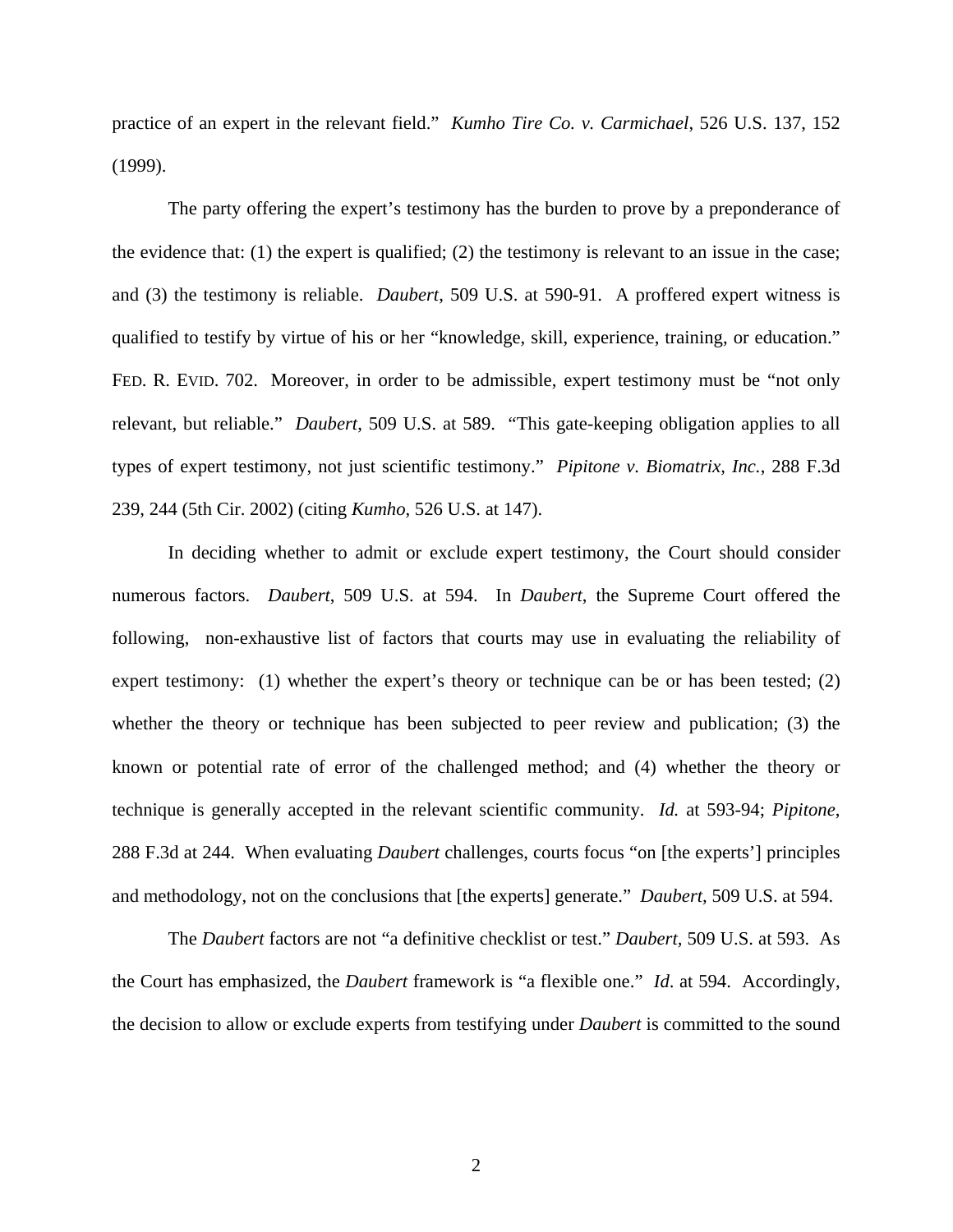discretion of the district court. *St*. *Martin v*. *Mobil Exploration & Producing U*.*S*., *Inc*., 224 F.3d 402, 405 (5th Cir. 2000) (citation omitted).

#### **ANALYSIS**

 Defendant moves to exclude the testimony of Russ Kendzior ("Kendzior") under Federal Rule of Evidence 702. Defendant asserts that Kendzior is unqualified to render an opinion because he lacks scientific, technical, or other specialized knowledge to help the trier of fact understand the evidence or determine a fact in issue (Dkt. #48 at 5). Defendant further asserts that Kendzior's opinions are not reliable and not relevant. *Id*. at 6-8.

 "When expert testimony has been challenged, it is incumbent upon the court to conduct a preliminary fact-finding to determine whether the expert is qualified to render the proffered opinions and whether the substance of the testimony is both reliable and relevant." *Allison v. NIBCO, Inc.*, No. 9:02-CV-172, 2003 WL 25685229, at \*1 (E.D. Tex. May 21, 2003). The court must also articulate its basis for admitting expert testimony. *See Rodriguez v. Riddell Sports, Inc*., 242 F.3d 567, 581 (5th Cir. 2001). To be reliable, and therefore admissible under Rule 702 of the Federal Rules of Evidence, expert testimony as to a scientific, technical or other specialized area must: (1) assist the trier of fact to understand the evidence or to determine a fact in issue; (2) be based upon sufficient facts or data; (3) be the product of reliable principles or methods; (4) and have reliably applied the principles and methods to the facts. FED. R. EVID. 702. "The reliability analysis applies to all aspects of an expert's testimony: the methodology, the facts underlying the expert's opinion, the link between the facts and the conclusion, et. alia." *Knight v. Kirby Inland Marine Inc*., 482 F.3d 347, 355 (5th Cir. 2007).

 The party offering the expert testimony has the burden of establishing by a preponderance of the evidence that the challenged testimony is admissible. *Moore v. Ashland*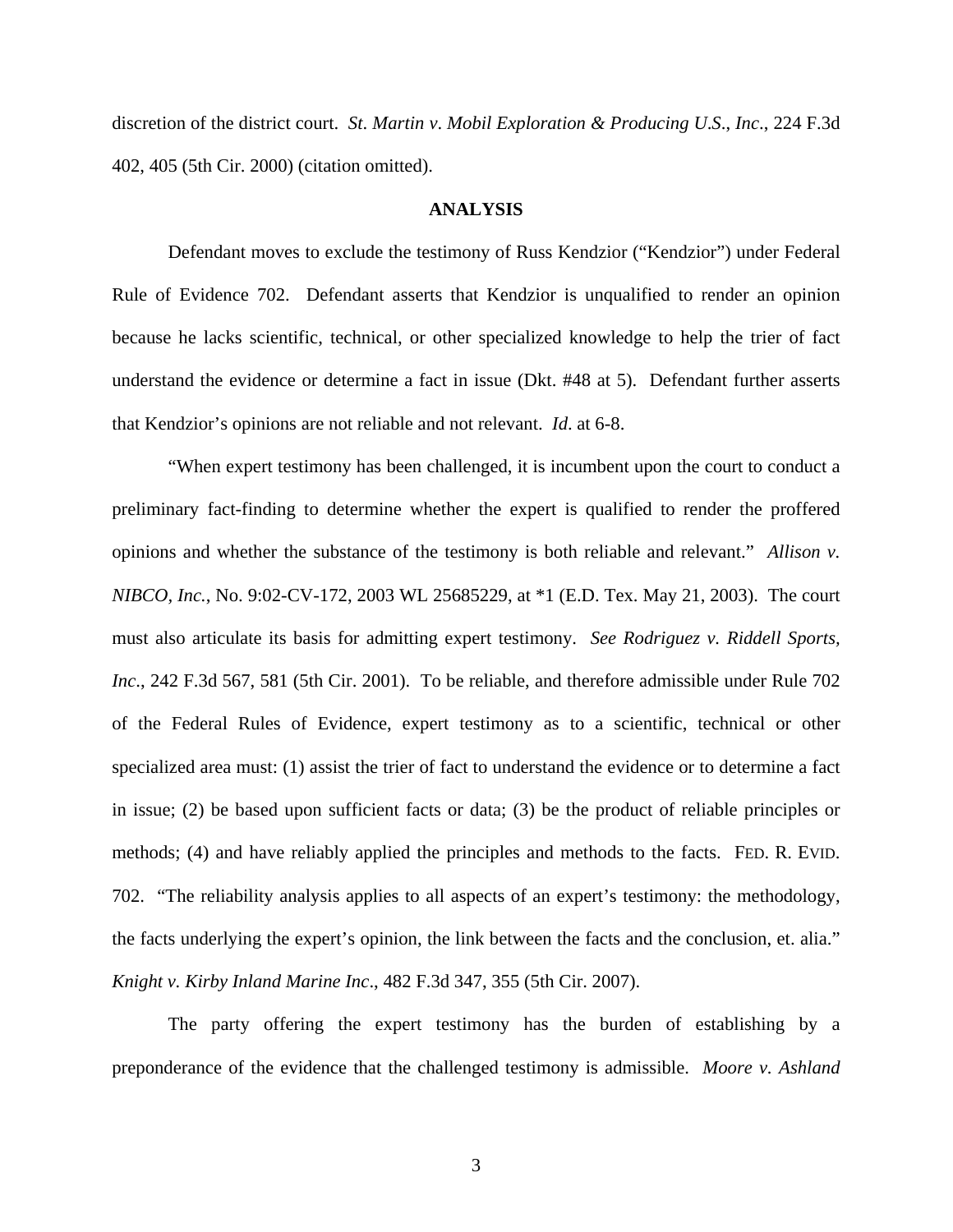*Chem., Inc.*, 151 F.3d 269, 276 (5th Cir. 1998). It is not necessary for the proponent to prove that the expert's testimony is correct, but the proponent must prove the testimony is reliable. *Id*.

 First, Defendant challenges the qualifications of Kendzior to testify as an expert. An expert witness may be qualified by "knowledge, skill, experience, training, or education." FED. R. EVID. 702. Kendzior has a Bachelor of Science Degree in Mathematics (Dkt. #51 at Exhibit 2). In 1997, Kendzior became the Founder and Chairman of the Board of the National Floor Safety Institute, whose mission is to "aid in the prevention of slip's, trip's-and-fall's through education, research, and standards development." *Id*. Further, in 1990, Kendzior became President of Traction Plus, Inc., which is a developer of a line of slip-and-fall prevention products. *Id*. Kendzior is a member of several professional associations related to safety, published books and articles related to safety in the slip-and-fall context, and made numerous presentations on this subject. *Id*. at Exhibit 4. It is clear to the Court that Kendzior is qualified by virtue of his knowledge, skill, and experience in this area to testify as an expert witness in this case.

 Second, Defendant argues that Kendzior's opinions that (1) Kroger did not provide slipresistant shoes; and (2) Kroger did not provide adequate training are inadmissible because they are not helpful to the jury, not based on sufficient facts or data, and not based on reliable principles or methods. In addition, Defendant argues that Kendzior should have conducted some independent testing on the shoes to determine the slip resistant nature of the shoes.

 The Court finds that the testimony of Kendzior is relevant to assist the trier of fact to determine a fact in issue. The Court has determined that material fact issues exist regarding whether: (1) Defendant had actual or constructive knowledge of some condition on the premises, (2) the condition posed an unreasonable risk of harm, (3) the employer failed to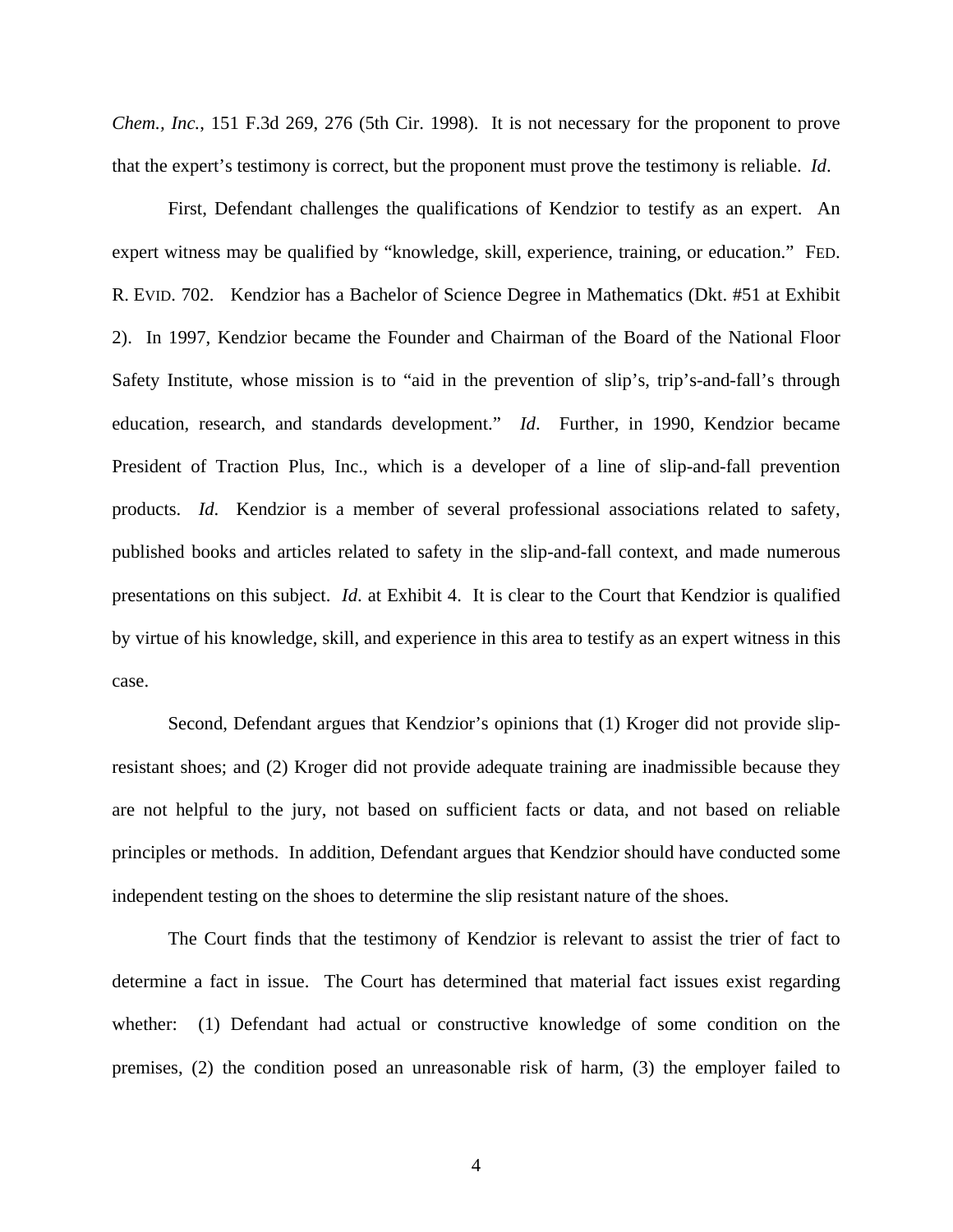exercise reasonable care to reduce or eliminate the risk of harm, and (4) the employer's failure to use care proximately caused the employee's injuries. Kendzior's testimony and opinions are relevant to whether Defendant provided adequate slip resistant shoes and trained Plaintiff appropriately. Therefore, this evidence may assist the trier of fact to determine a fact in issue.

 The Court also finds that Kendzior's opinion is based on sufficient facts and data, and is reliable. Kendzior reviewed Plaintiff's deposition, performed a site inspection on April 9, 2012, interviewed Plaintiff, and reviewed photographs of the shoes Plaintiff was wearing at the time of his slip-and-fall. Further, it appears that Kendzior reviewed the policies and procedures of Defendant and attached a relevant portion of these policies to his expert report. In this case, the testimony is based mainly on the personal observations, professional experience, and training of the expert witness. A witness' experience, studies and education, combined with a review of the relevant materials can provide a reliable basis for expert testimony. *Perez v. City of Austin*, No. A-07-CA-044 AWA, 2008 U.S. Dist. LEXIS 36776, \*32-33 (W.D. Tex. 2008); *see also Pipitone*, 288 F.3d at 247(citing *Kumho*, 526 U.S. at 137 ("no one denies that an expert might draw a conclusion from a set of observations based on extensive and specialized experience.")). There is no need for an expert witness to conduct additional testing on the evidence in order to form an admissible opinion. Further, Defendant's concerns regarding the testimony of these expert witnesses may be addressed in cross-examination. "'[T]he trial court's role as gatekeeper is not intended to serve as a replacement for the adversary system.'" *Allison,* 2003 WL 25685229, at \*1 n.1 (citing *United States v. 14.38 Acres of Land Situated in Leflore County, Mississippi*, 80 F.3d 1074, 1078 (5th Cir. 1996)). "Vigorous cross-examination, presentation of contrary evidence, and careful instruction on the burden of proof are the traditional and appropriate means of attacking shaky but admissible evidence." *Id*.